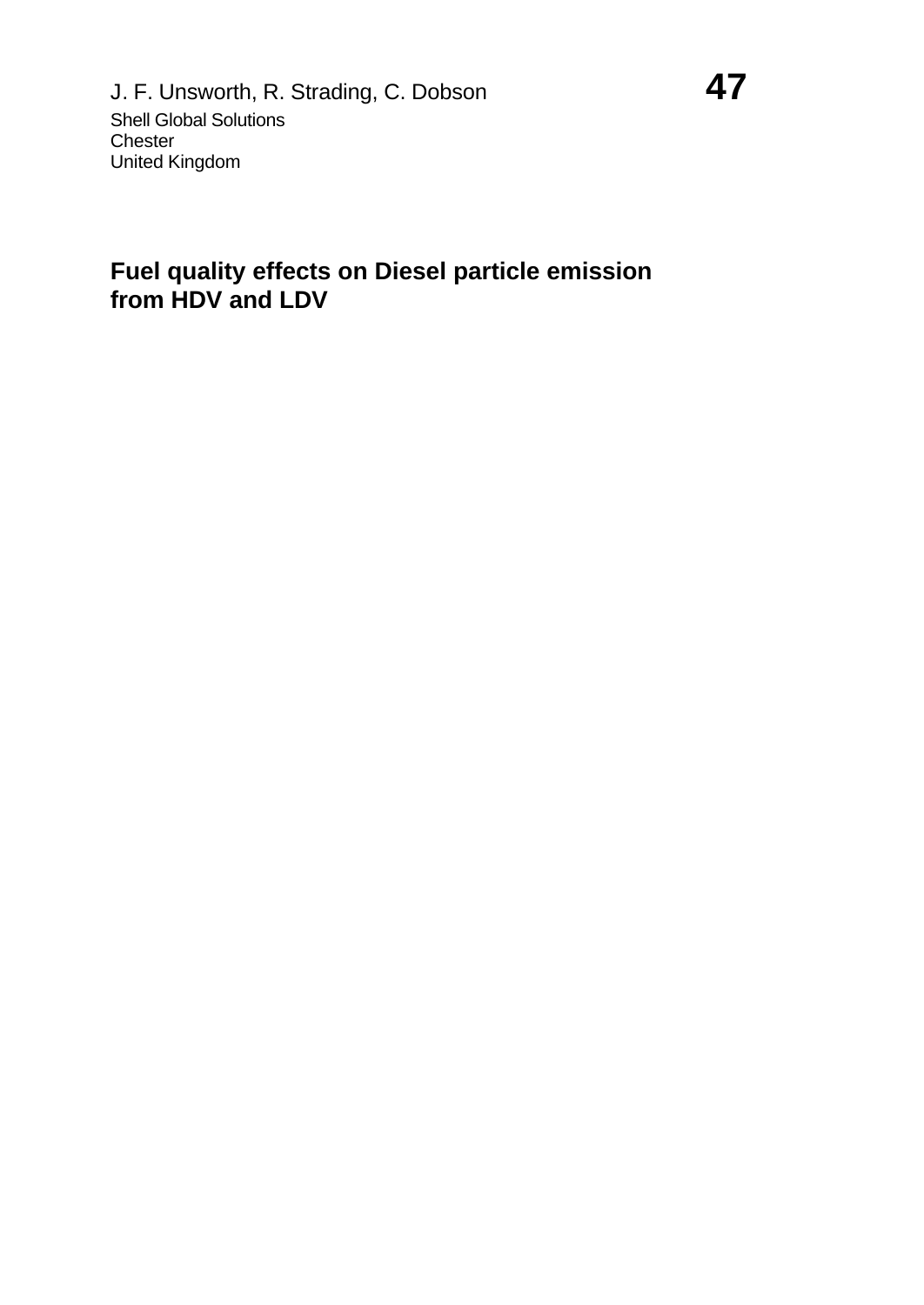

# Fuel Quality Effects on Diesel Particle Emissions from Heavy Duty Engines & Light Duty Vehicles

### John Unsworth, Richard Stradling & Chris Dodson

Cheshire Innovation Park PO Box 1,

Chester CH1 3SH, UK

presented at 4th ETH Conf. on Nanoparticle Measurement, 7-9 Aug 2000, Zurich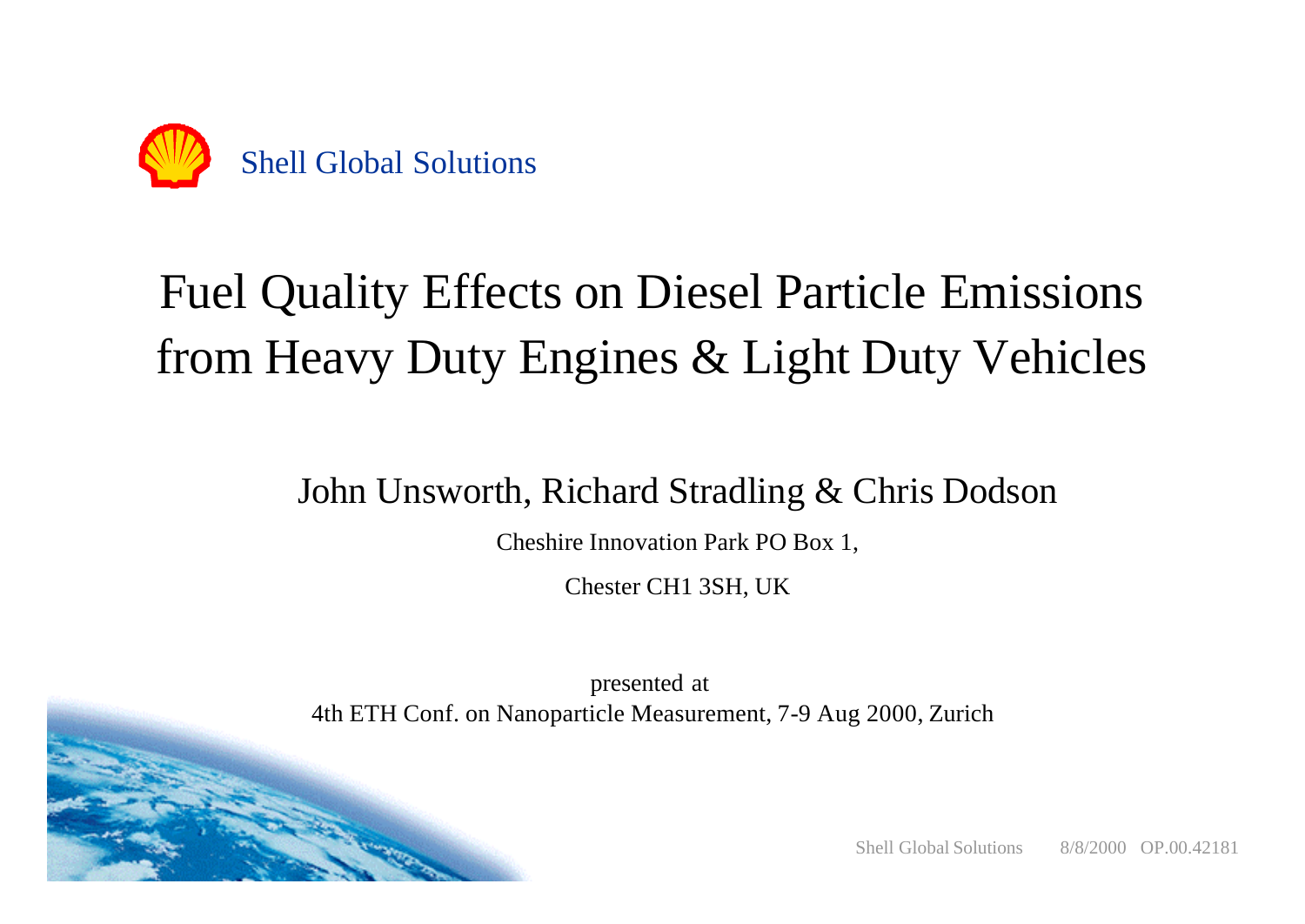### **Diesel fuel quality and particle emissions**

- Heavy-duty diesel engine tests SMPS Euro II 6 L & 10 L engines
- Light-duty diesel post-96 & post-2000 cars SMPS Common Rail D3 technologies
- Total number measurements UPM (Ultrafine Particle Monitor) Euro II technologies

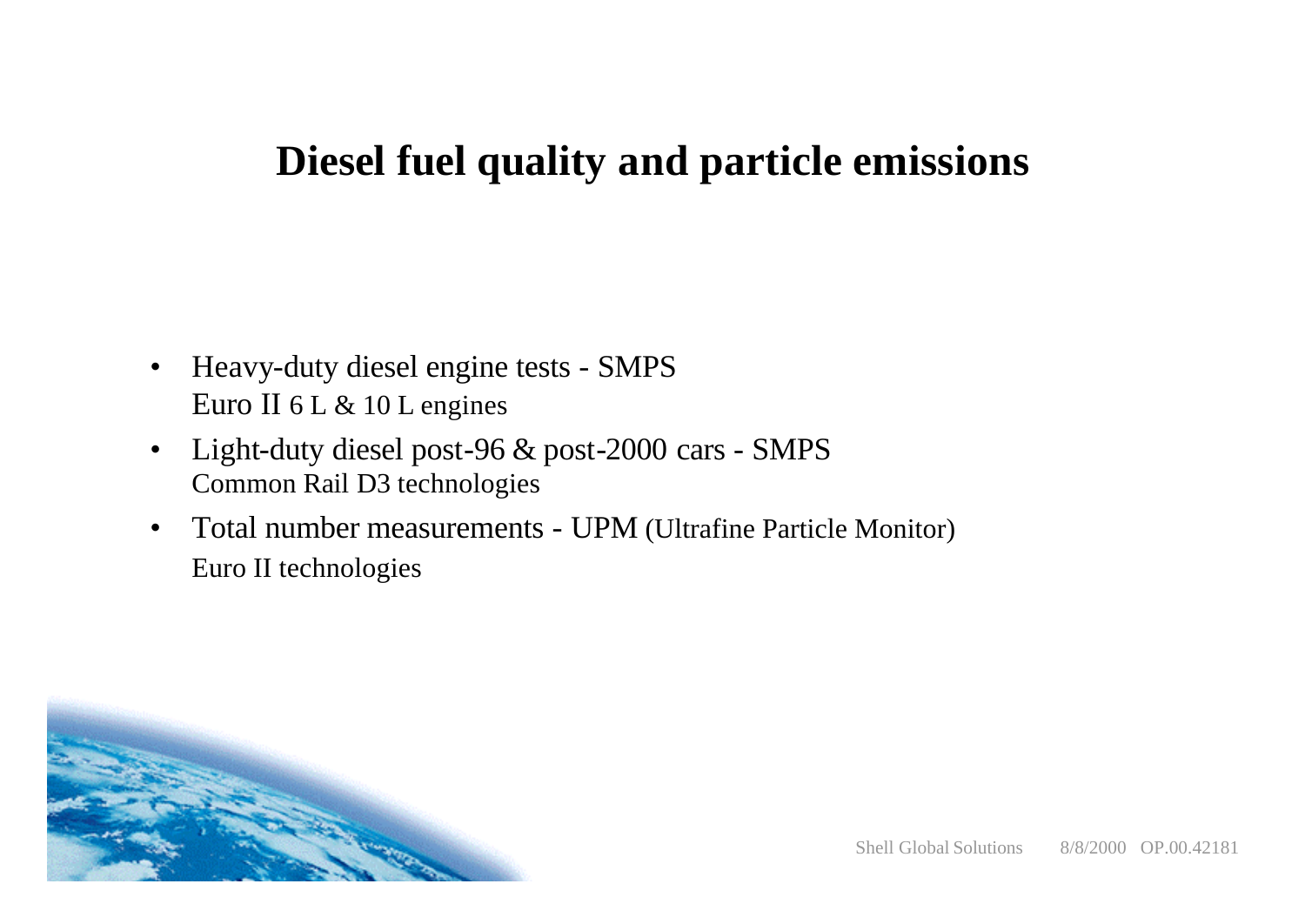# **Diesel Fuel properties**

|                                                                                                   | <b>LSD</b>       | <b>ULSD</b>     | <b>SCI</b>              | N                      | <b>RME</b>       |
|---------------------------------------------------------------------------------------------------|------------------|-----------------|-------------------------|------------------------|------------------|
| <b>Sulphur</b><br>(ppm wt)<br><b>Density</b><br>(kg/m3)<br><b>Cetane No.</b>                      | 350<br>840<br>50 | 45<br>834<br>55 | 5<br>815<br>53          | <b>10</b><br>810<br>71 | 5<br>880<br>52   |
|                                                                                                   | 25               | 28              | $\overline{\mathbf{4}}$ | $\mathbf 1$            | $\boldsymbol{0}$ |
| <b>Aromatics</b><br>$(\%$ wt)<br><b>T90</b><br>$\overset{\text{\tiny{(0)}}}{\longleftrightarrow}$ | 330              | 332             | 270                     | 350                    | 345              |

#### **Commercial Fuels**

LSD = Low Sulphur Diesel EU 1996-2000 specs ULSD = Ultra Low Sulphur Diesel UK specs  $SCI = Swedish Class I$ 

**Test Fuels**

 $N = High Naphthenic content fuel$ RME = Rapeseed Methyl Ester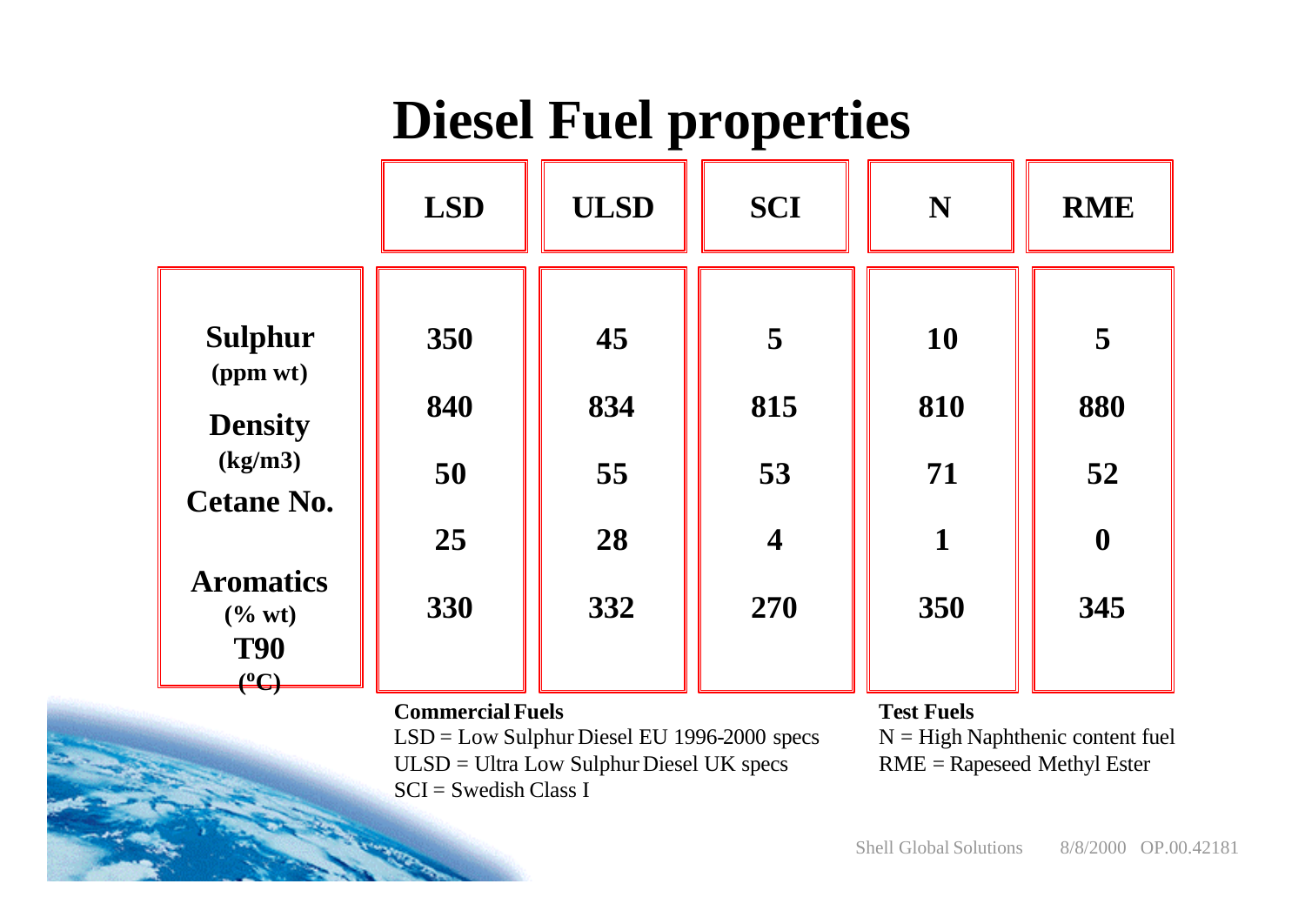#### **HD Particle Number & Mass ranking orders are different RME > Swedish Class I > 96 LSD**



*Heavy-duty diesel engine: Total Particle No. 6L Euro II engine, EU R49 cycle, SMPS > 14 nm*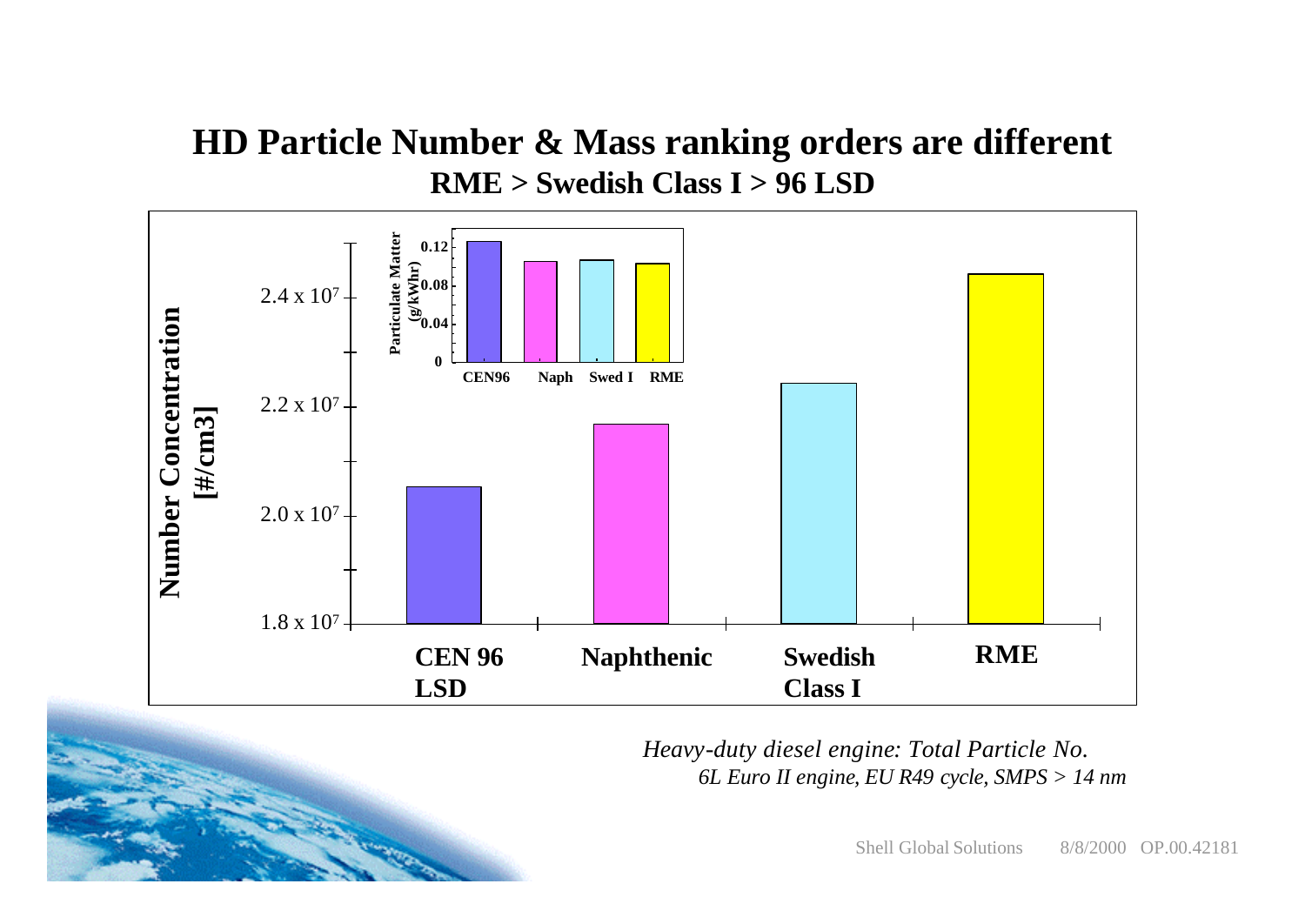

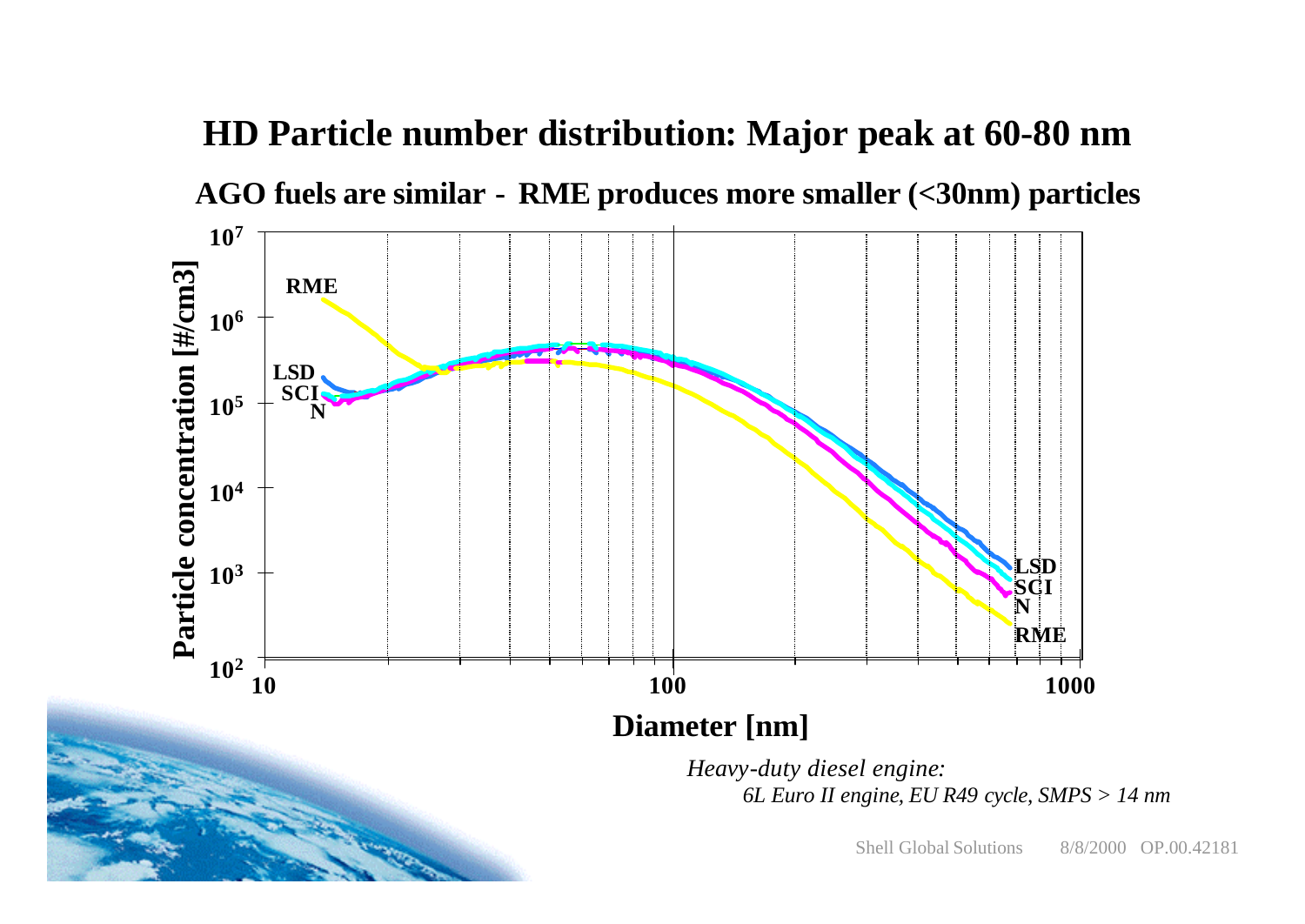#### **HD Lower size limit increases numbers 2-4x no. ranking order changed, now 96 LSD > Swedish Class I**



*Heavy-duty diesel engine: 6L Euro II engine, EU R49 cycle, SMPS > 7 nm*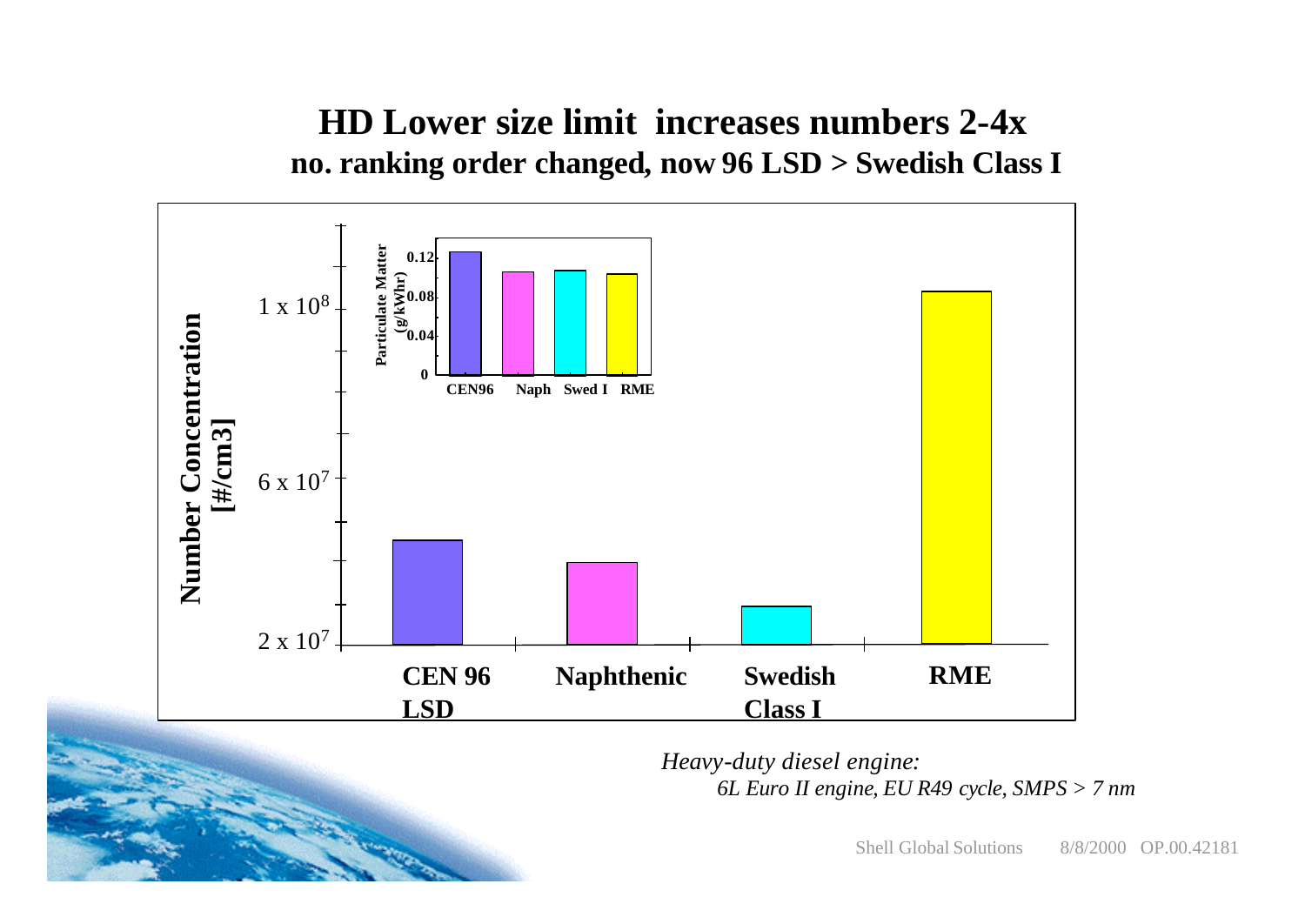### **HD Particle Numbers - Is the distribution bimodal? RME produces more smaller particles at ~10 nm but less at ~70 nm**



*Heavy-duty diesel engine: 6L Euro II engine, EU R49 cycle, SMPS > 7 nm*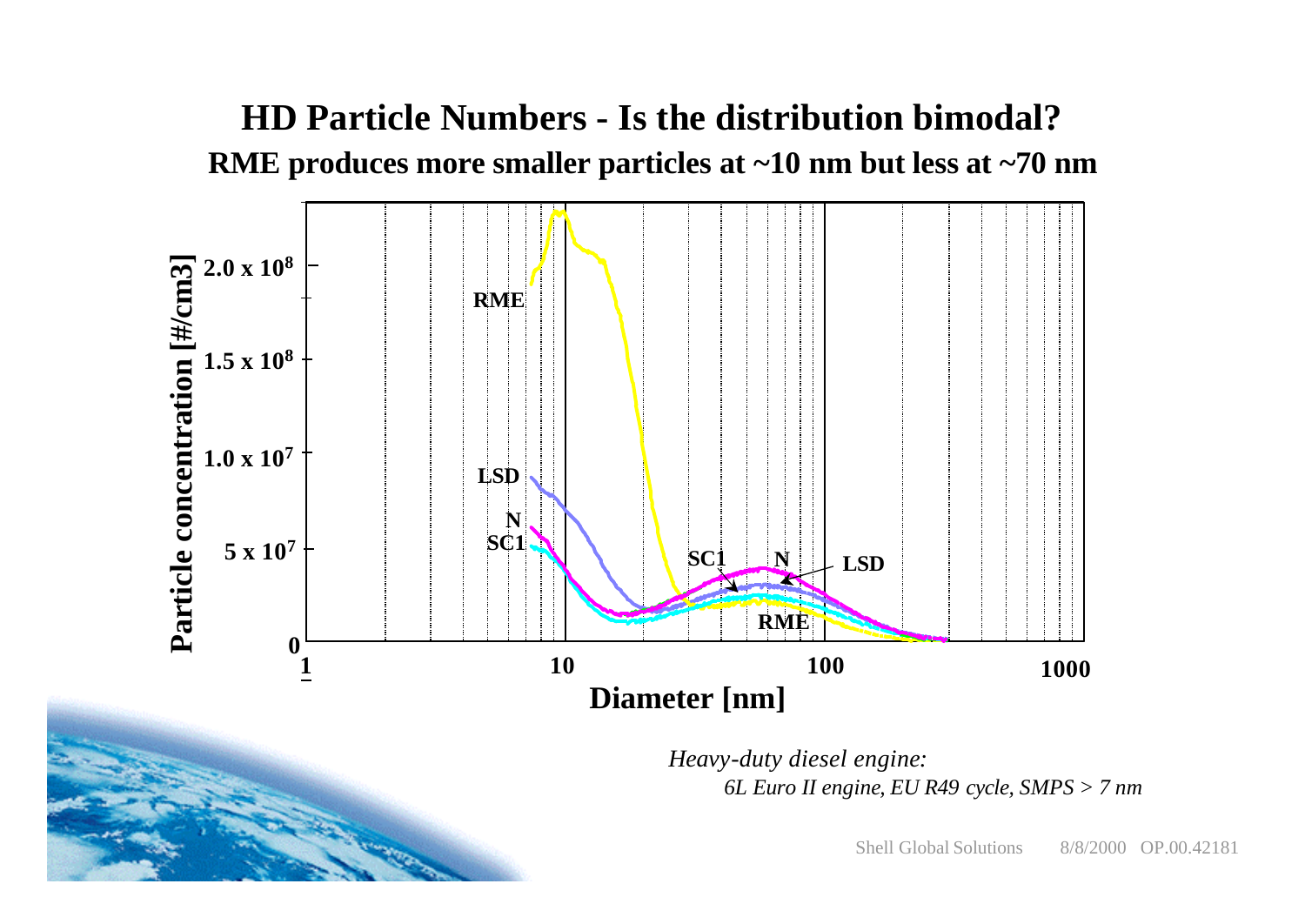



*Heavy-duty diesel engine: 6L Euro II engine, Mode 3 of EU R49 cycle, SMPS > 7 nm*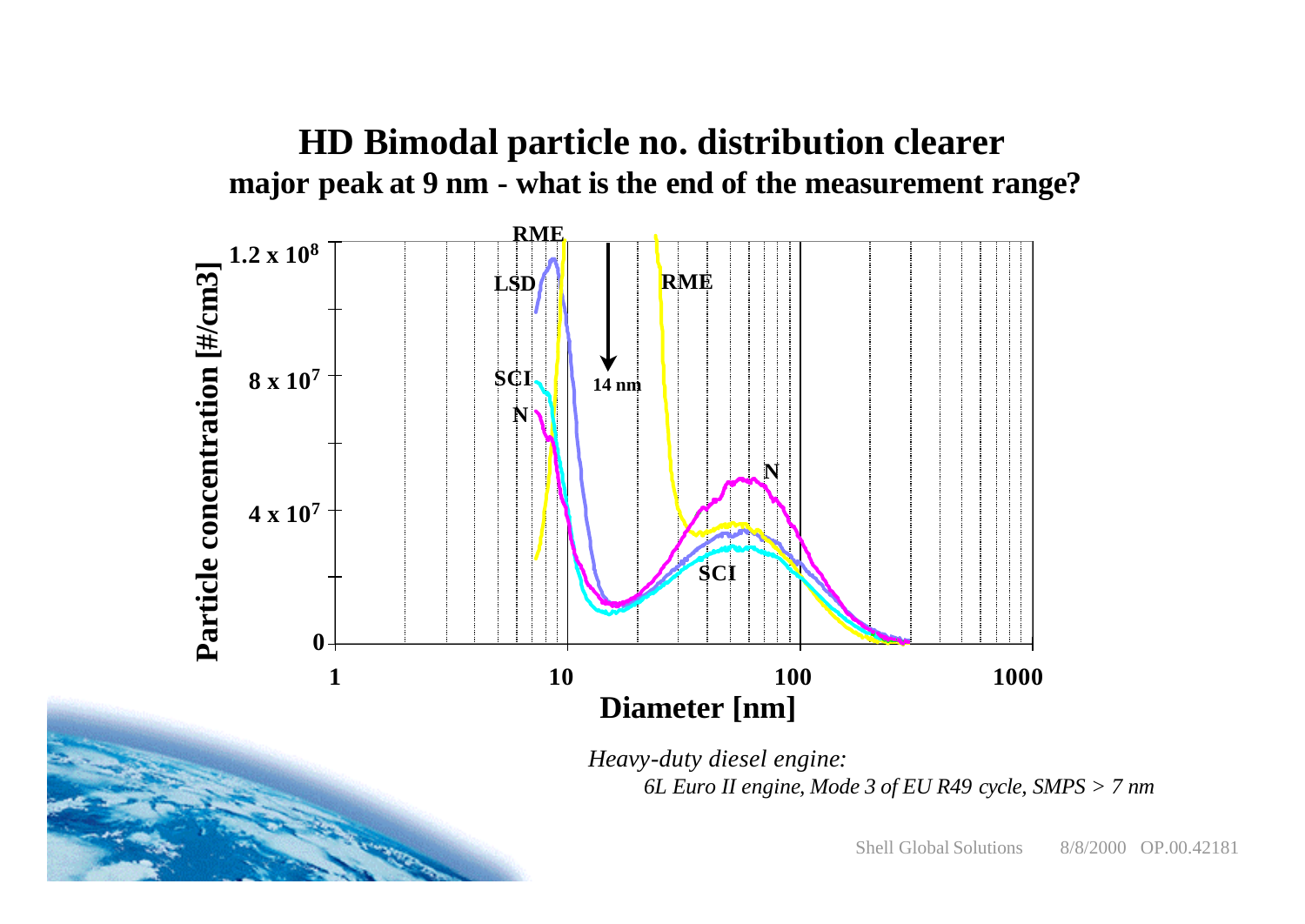## **Similar Fuel Effects in HD 10 L engine exhaust sampled via dilution tunnel**

**AGO fuels are similar - RME produces more smaller (<30nm) particles**

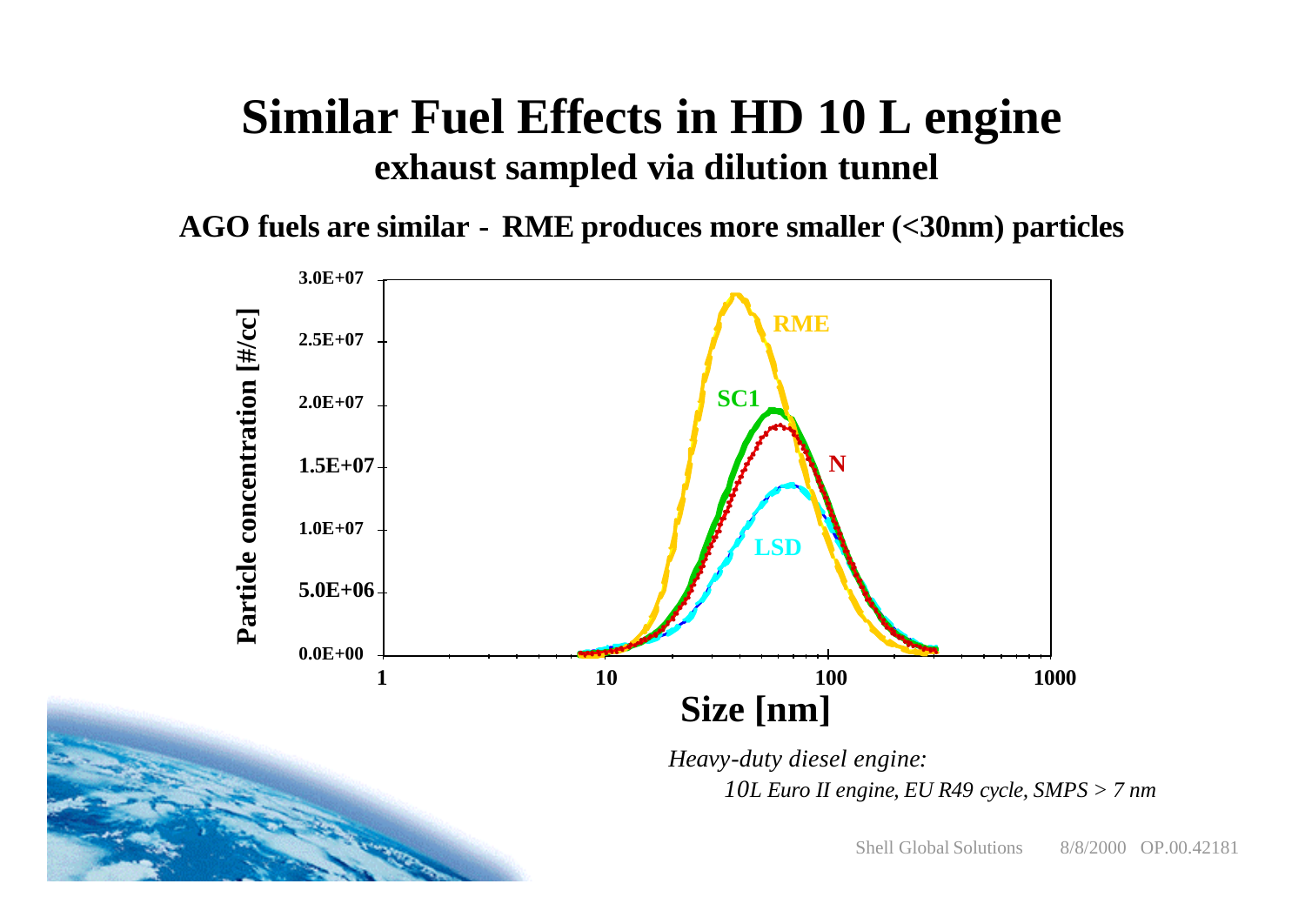### **Fuel Differences Change during Test Cycle**

Car A: 2.2L European Common Rail DI, Post 2000 "City diesel fuels" (Cold Start MVEG III) 100 nm

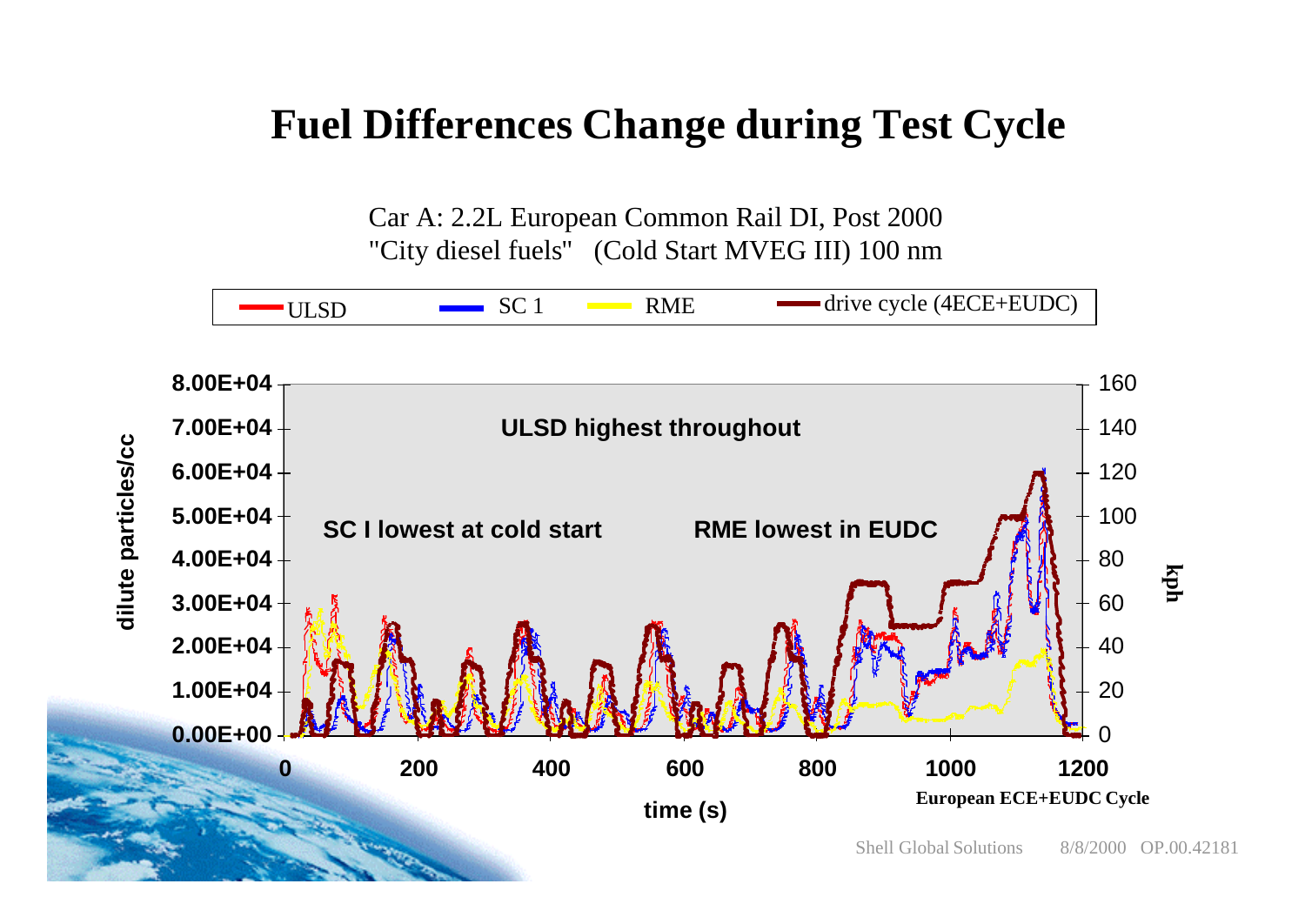### **Highest emissions at lowest speeds. Fuel ranking varies with speed Post 2000 Car B : Total number of particles/km**

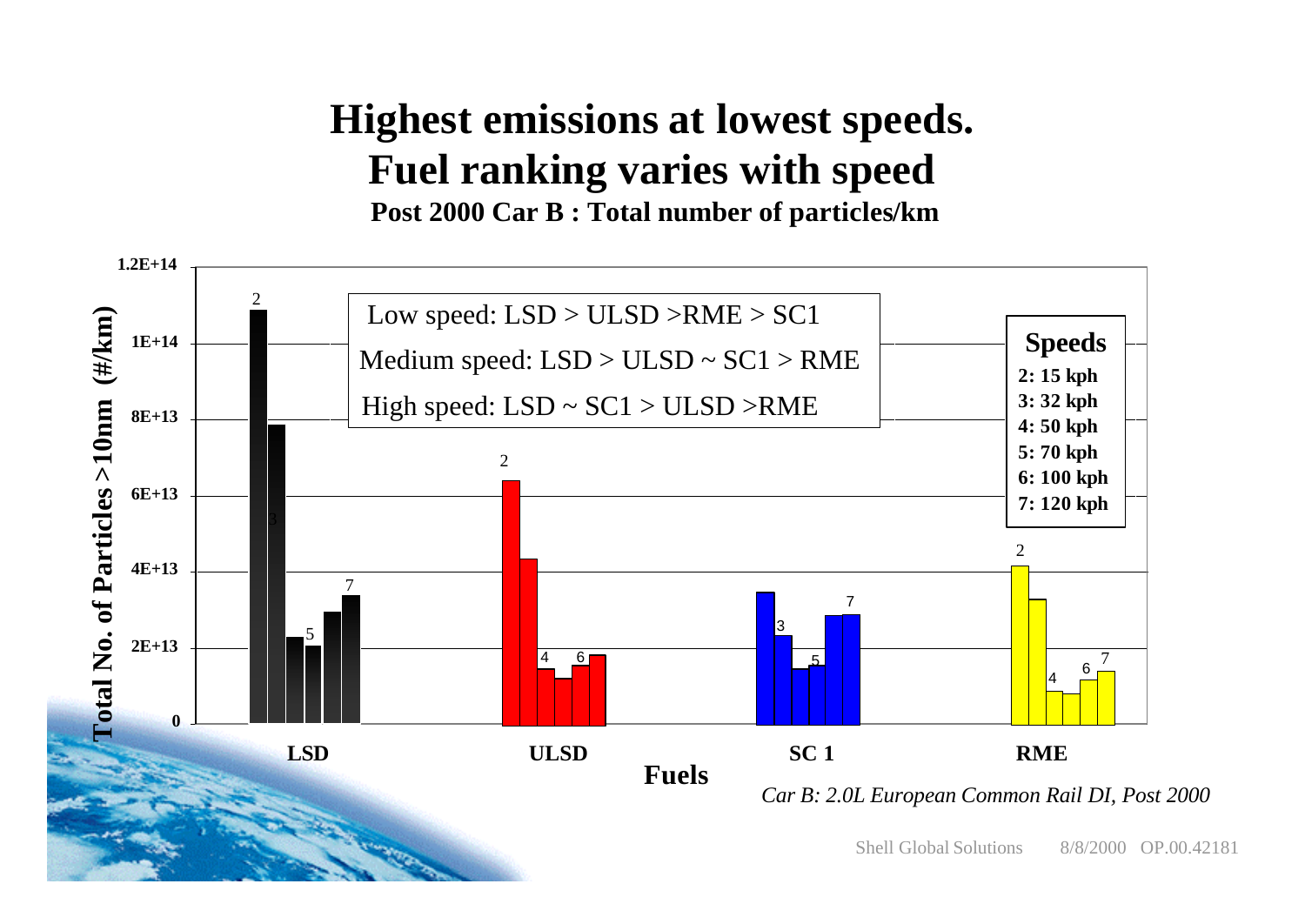### **AGOs similar in Post 2000 Car - single peak at 100nm RME peak lower at 80 nm**

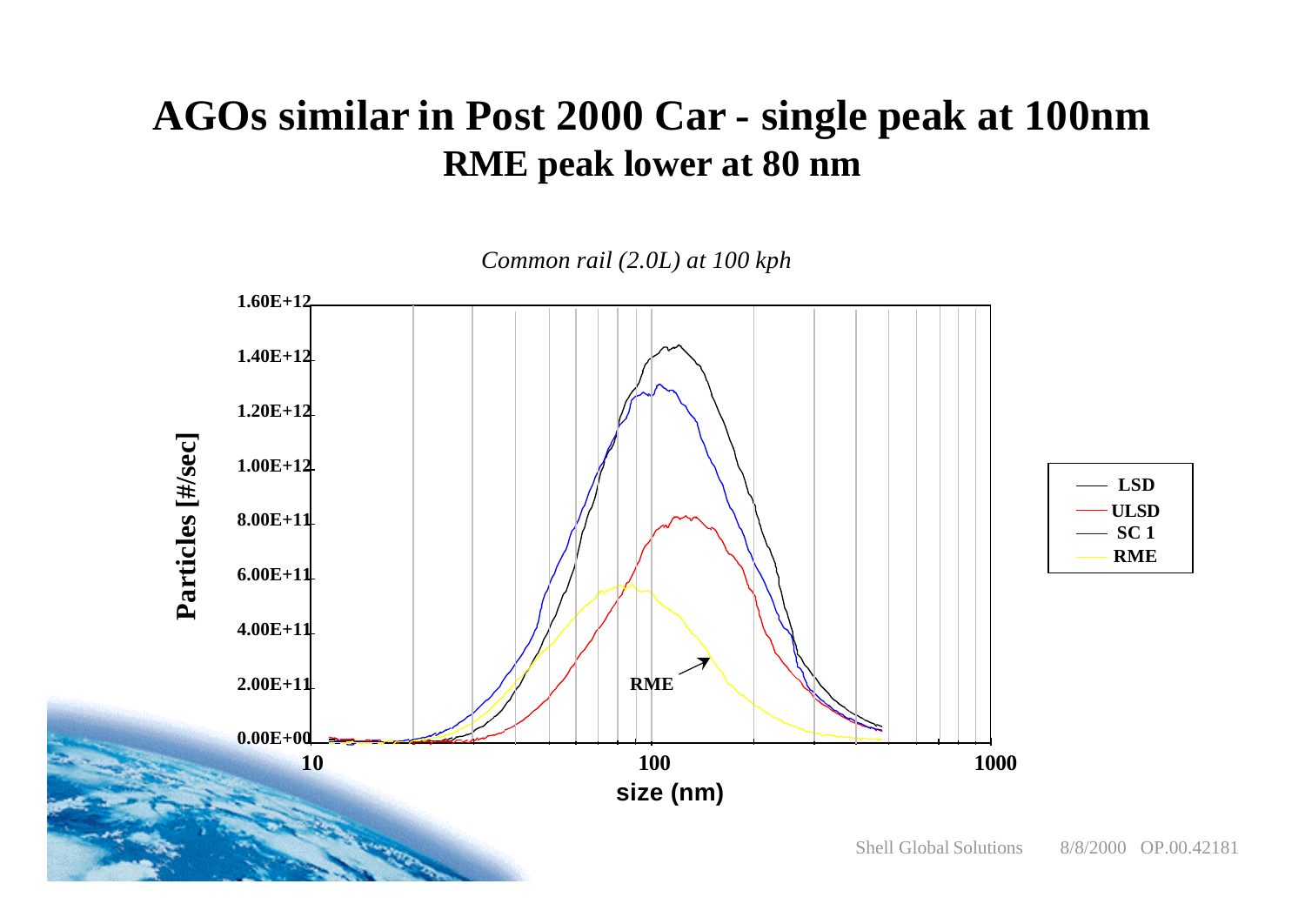## **Post 2000 Car A common-rail car: Total particle no./km**

Fuel ranking varies with speed, but RME low & ULSD high

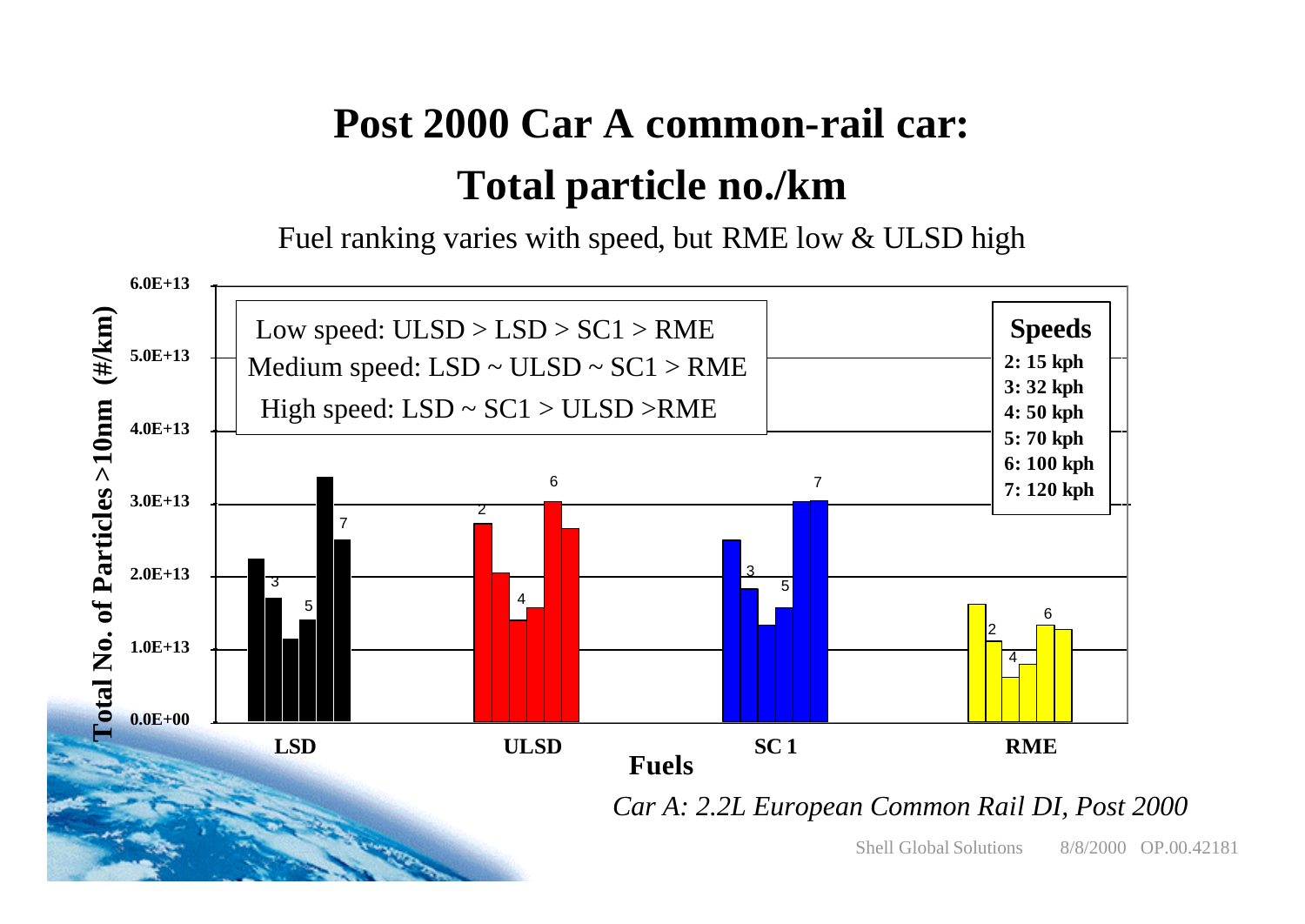### **Ultrafine Particle Monitor (CNC) - all particles > ~4nm? detects more particles (~5x) than SMPS**



*Euro II IDI 1.8L car - Steady States: UPM v SMPS*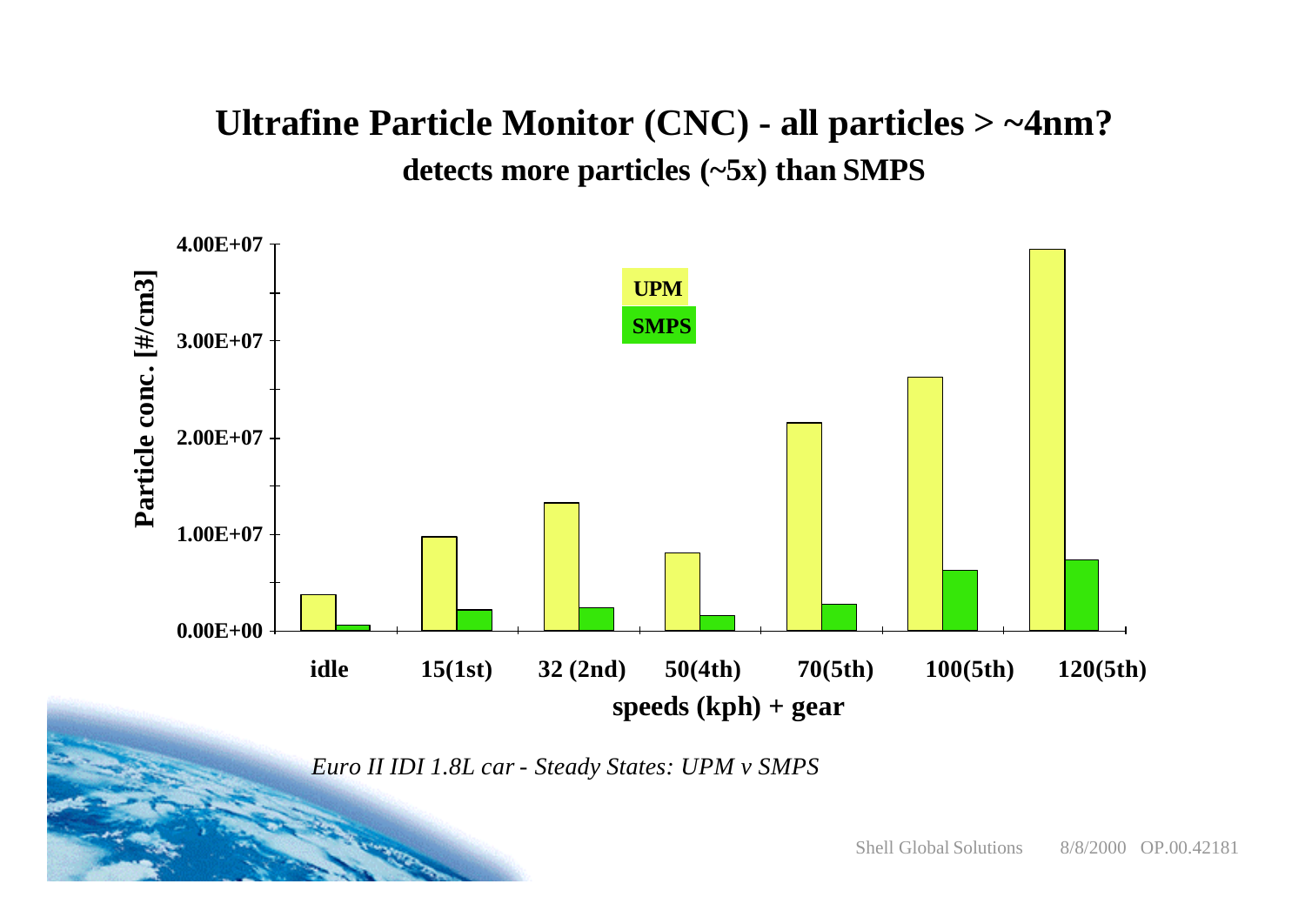## **Fuel ranking changes at different steady states**

**At low speeds LSD produces more particles than SC1 At high speeds this order is reversed** 



*Euro II IDI 1.8L car - Steady States: Ultrafine Particle Monitor (CNC)*